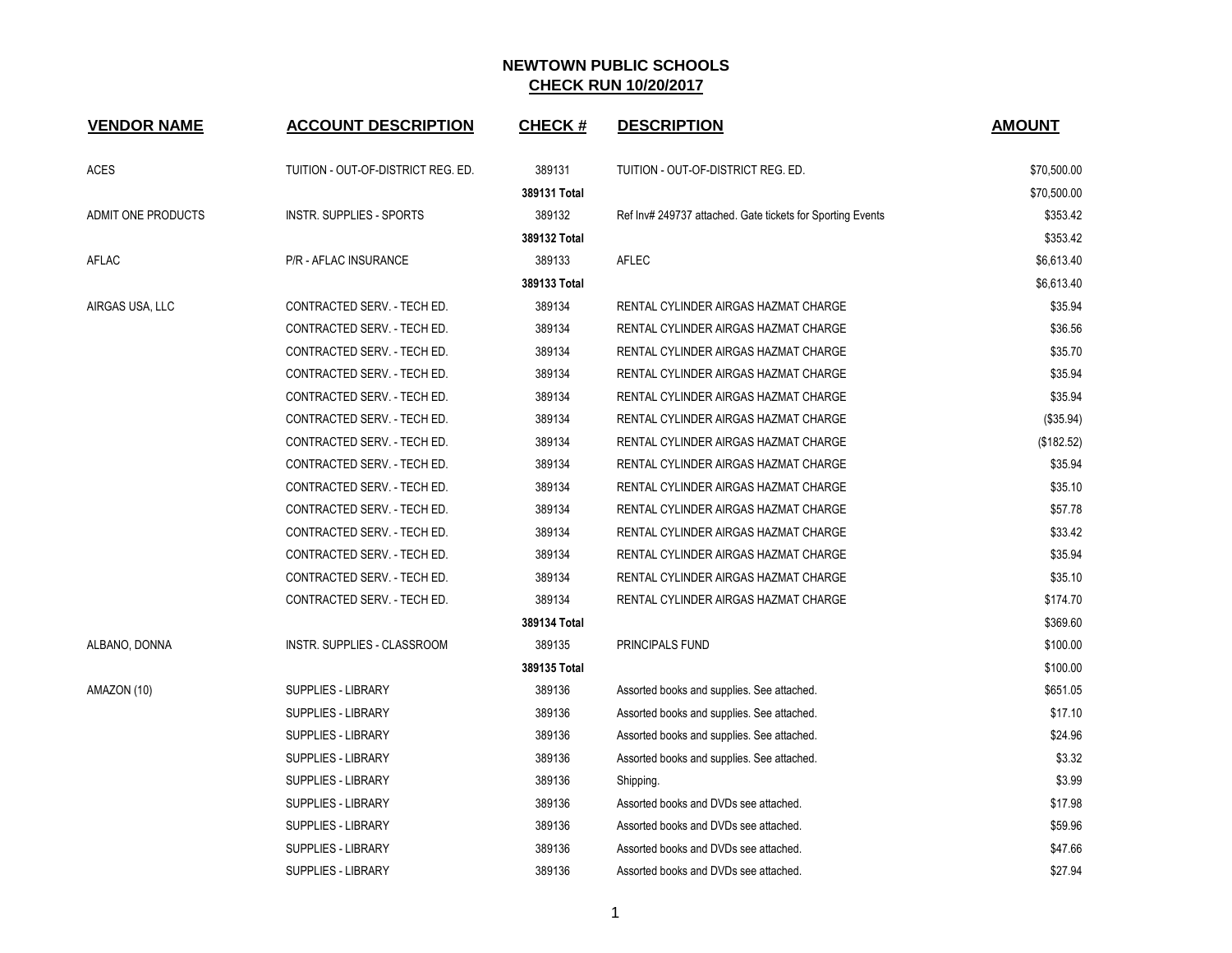| <b>VENDOR NAME</b> | <b>ACCOUNT DESCRIPTION</b>         | <b>CHECK#</b> | <b>DESCRIPTION</b>                                                       | <b>AMOUNT</b> |
|--------------------|------------------------------------|---------------|--------------------------------------------------------------------------|---------------|
| AMAZON (10)        | <b>SUPPLIES - LIBRARY</b>          | 389136        | Assorted books and DVDs see attached.                                    | \$822.16      |
|                    | SUPPLIES - LIBRARY                 | 389136        | Assorted books and DVDs see attache                                      | \$7.43        |
|                    |                                    | 389136 Total  |                                                                          | \$1,683.55    |
| AMAZON (12)        | INSTR. SUPPLIES - CLASSROOM        | 389137        | Instructional supplies, including writing pads, calendars, rulers        | \$61.42       |
|                    | INSTR. SUPPLIES - CLASSROOM        | 389137        | Instructional supplies, including writing pads, calendars, rulers        | \$58.00       |
|                    | INSTR. SUPPLIES - CLASSROOM        | 389137        | Instructional supplies, including writing pads, calendars, rulers        | \$7.75        |
|                    | INSTR. SUPPLIES - CLASSROOM        | 389137        | Instructional supplies, including writing pads, calendars, rulers        | \$47.98       |
|                    | INSTR. SUPPLIES - CLASSROOM        | 389137        | Instructional supplies, including writing pads, calendars, rulers        | \$140.26      |
|                    | INSTR. SUPPLIES - CLASSROOM        | 389137        | Instructional supplies, including writing pads, calendars, rulers        | \$246.98      |
|                    | INSTR. SUPPLIES - P.E.             | 389137        | Assorted PE Equipment, Including volley balls, medicine balls, tarps     | (\$33.12)     |
|                    | INSTR. SUPPLIES - P.E.             | 389137        | Assorted PE Equipment, Including volley balls, medicine balls, tarps     | (\$167.98)    |
|                    | INSTR. SUPPLIES - P.E.             | 389137        | Assorted PE Equipment, Including volley balls, medicine balls, tarps     | (\$36.39)     |
|                    | INSTR. SUPPLIES - P.E.             | 389137        | Assorted PE Equipment, Including volley balls, medicine balls, tarps     | \$1,546.06    |
|                    | INSTR. SUPPLIES - P.E.             | 389137        | Assorted PE Equipment, Including volley balls, medicine balls, tarps     | \$103.12      |
|                    | INSTR. SUPPLIES - P.E.             | 389137        | Assorted PE Equipment, Including volley balls, medicine balls, tarps     | \$116.87      |
|                    | INSTR. SUPPLIES - P.E.             | 389137        | Assorted PE Equipment, Including volley balls, medicine balls, tarps     | \$133.59      |
|                    | INSTR. SUPPLIES - P.E.             | 389137        | Assorted PE Equipment, Including volley balls, medicine balls, tarps     | \$31.36       |
|                    | INSTR. SUPPLIES - TECH. ED         | 389137        | Items for tech ed classes, Hakko Smoke Absorber, and window fan.         | \$111.73      |
|                    | OFF. SUPPLIES - ADMIN.             | 389137        | Desktop station, magnetic wall file holder. Free shipping                | \$149.00      |
|                    | OFF. SUPPLIES - ADMIN.             | 389137        | Desktop station, magnetic wall file holder. Free shipping                | \$17.43       |
|                    | <b>INSTR. SUPPLIES - CLASSROOM</b> | 389137        | For classrooms items needed throughout the school year.                  | \$276.30      |
|                    | INSTR. SUPPLIES - CLASSROOM        | 389137        | For classrooms items needed throughout the school year.                  | \$11.92       |
|                    | INSTR. SUPPLIES - CLASSROOM        | 389137        | For classrooms items needed throughout the school year.                  | \$49.95       |
|                    | INSTR. SUPPLIES - CLASSROOM        | 389137        | For classrooms items needed throughout the school year.                  | \$23.85       |
|                    | INSTR. SUPPLIES - CLASSROOM        | 389137        | For classrooms items needed throughout the school year.                  | \$66.75       |
|                    | INSTR. SUPPLIES - CLASSROOM        | 389137        | For classrooms items needed throughout the school year.                  | \$36.02       |
|                    | INSTR. SUPPLIES - CLASSROOM        | 389137        | For classrooms items needed throughout the school year.                  | \$52.60       |
|                    | INSTR. SUPPLIES - TECH. ED         | 389137        | Assorted items for Tech Ed classes, including welding curtain, altimeter | \$28.99       |
|                    | INSTR. SUPPLIES - TECH. ED         | 389137        | Assorted items for Tech Ed classes, including welding curtain, altimeter | \$215.85      |
|                    | INSTR. SUPPLIES - TECH. ED         | 389137        | Assorted items for Tech Ed classes, including welding curtain, altimeter | \$22.99       |
|                    | INSTR. SUPPLIES - COMPUTER ED.     | 389137        | Assorted items for computer tech classes, including headphones           | \$21.59       |
|                    | INSTR. SUPPLIES - COMPUTER ED.     | 389137        | Assorted items for computer tech classes, including headphones           | \$39.99       |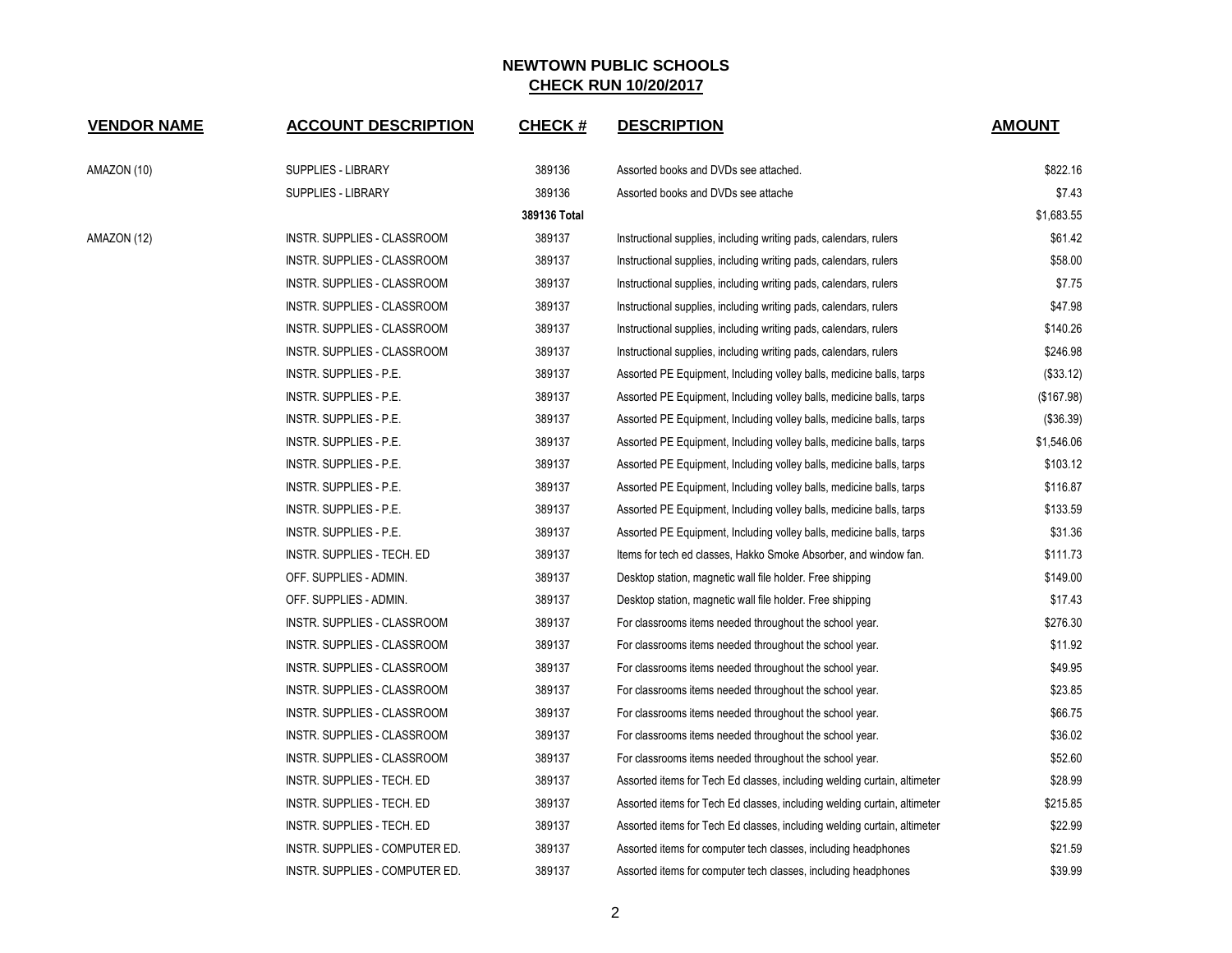| <b>VENDOR NAME</b> | <b>ACCOUNT DESCRIPTION</b>       | <b>CHECK#</b> | <b>DESCRIPTION</b>                                                | <b>AMOUNT</b> |
|--------------------|----------------------------------|---------------|-------------------------------------------------------------------|---------------|
| AMAZON (12)        | INSTR. SUPPLIES - COMPUTER ED.   | 389137        | Assorted items for computer tech classes, including headphones    | \$246.86      |
|                    | STAFF TRAIN. - READING           | 389137        | Books for staff use: Read, Write, Teach by Rief. Free shipping    | \$97.32       |
|                    | <b>INSTR. SUPPLIES - READING</b> | 389137        | Assorted books, including MLA the Easy Way, Disruptive thinking   | \$152.52      |
|                    | INSTR. SUPPLIES - ENGLISH        | 389137        | Various Leveled texts for social studies (For LS Classes)         | \$142.16      |
|                    | <b>TEXTBOOKS - ENGLISH</b>       | 389137        | Assorted books for classroom use, Audacity, First Person Fiction  | \$451.60      |
|                    | <b>TEXTBOOKS - ENGLISH</b>       | 389137        | Assorted books for classroom use, Audacity, First Person Fiction  | \$898.80      |
|                    |                                  | 389137 Total  |                                                                   | \$5,370.12    |
| AMAZON (13)        | INSTR. SUPPLIES - CLASSROOM      | 389138        | Life is Good - Unified Arts                                       | \$70.85       |
|                    | INSTR. SUPPLIES - CLASSROOM      | 389138        | Infusing Grammar Into Writers Workshop -3rd grade-No Shipping     | \$132.32      |
|                    | INSTR. SUPPLIES - CLASSROOM      | 389138        | Pens, Velcro & replacement stapler                                | \$61.45       |
|                    | INSTR. SUPPLIES - CLASSROOM      | 389138        | What Really Matters In Response to Intervention - no shipping     | \$116.61      |
|                    | INSTR. SUPPLIES - CLASSROOM      | 389138        | Purposeful Play - Kindergarten                                    | \$96.40       |
|                    | INSTR. SUPPLIES - CLASSROOM      | 389138        | The Growth Mindset Coach - 1st Grade                              | \$43.36       |
|                    | INSTR. SUPPLIES - CLASSROOM      | 389138        | Report Covers - no shipping                                       | \$34.79       |
|                    | INSTR. SUPPLIES - CLASSROOM      | 389138        | The Power of Our Words - Cert Staff Copies                        | \$768.41      |
|                    |                                  | 389138 Total  |                                                                   | \$1,324.19    |
| AMAZON (17)        | INSTR. SUPPLIES - SP. ED. PREK-8 | 389139        | SUPPLIES FOR SPEC ED                                              | \$299.65      |
|                    | INSTR. SUPPLIES - SP. ED. PREK-8 | 389139        | SUPPLIES FOR SPEC ED                                              | \$84.68       |
|                    | INSTR. SUPPLIES - SP. ED. PREK-8 | 389139        | SUPPLIES FOR SPEC ED                                              | \$178.18      |
|                    | INSTR. SUPPLIES - SP. ED. PREK-8 | 389139        | SUPPLIES FOR SPEC ED                                              | \$209.13      |
|                    | INSTR. SUPPLIES - SP. ED. PREK-8 | 389139        | SUPPLIES FOR SPEC ED                                              | \$190.32      |
|                    | INSTR. SUPPLIES - SP. ED. PREK-8 | 389139        | SUPPLIES FOR SPEC ED                                              | \$131.94      |
|                    | INSTR. SUPPLIES - SP. ED. PREK-8 | 389139        | SUPPLIES FOR SPEC ED                                              | (\$27.49)     |
|                    | TEXTBOOKS - CURR. DEVELOP.       | 389139        | K-2 Spanish Misc. titles Elem Schools                             | \$42.48       |
|                    | SUPPLIES - LIBRARY               | 389139        | Ast puppets, cables, screen, clipboards, iPad covers-see attached | \$253.01      |
|                    | SUPPLIES - LIBRARY               | 389139        | shipping                                                          | \$18.65       |
|                    |                                  | 389139 Total  |                                                                   | \$1,380.55    |
| AMAZON (9)         | INSTR. SUPPLIES - CLASSROOM      | 389140        | NHS GREENERY                                                      | \$84.12       |
|                    | INSTR. SUPPLIES - CLASSROOM      | 389140        | <b>NHS GUIDANCE</b>                                               | \$256.18      |
|                    | INSTR. SUPPLIES - CLASSROOM      | 389140        | NHS TECH CLUB                                                     | \$35.00       |
|                    | INSTR. SUPPLIES - CLASSROOM      | 389140        | <b>ADVISORIES</b>                                                 | \$68.70       |
|                    | INSTR. SUPPLIES - CLASSROOM      | 389140        | <b>ACTIVITY</b>                                                   | \$18.97       |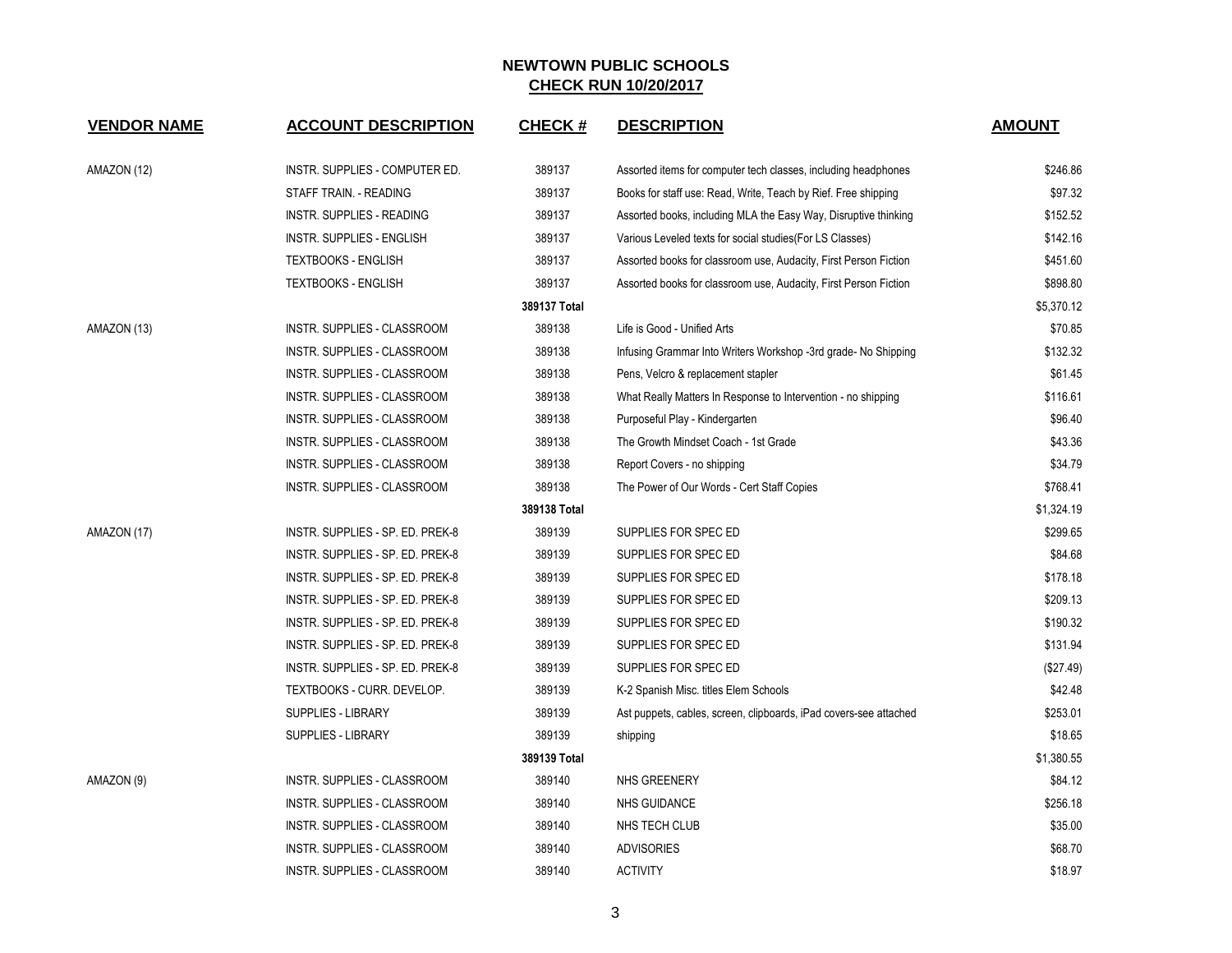| <b>VENDOR NAME</b> | <b>ACCOUNT DESCRIPTION</b>       | <b>CHECK#</b> | <b>DESCRIPTION</b>                                           | <b>AMOUNT</b> |
|--------------------|----------------------------------|---------------|--------------------------------------------------------------|---------------|
| AMAZON (9)         | INSTR. SUPPLIES - CLASSROOM      | 389140        | <b>ACTIVITIES</b>                                            | \$17.76       |
|                    | INSTR. SUPPLIES - CLASSROOM      | 389140        | <b>NHS ADVISORIES</b>                                        | \$125.94      |
|                    | OFF. SUPPLIES - H.S.             | 389140        | Item# M1B FlexiSpot 27in Adjustable Stand Up Desk            | \$269.99      |
|                    | INSTR. SUPPLIES - ENGLISH        | 389140        | English Dept. items - 2 clickers & Macbeth poster            | \$47.94       |
|                    | <b>INSTR. SUPPLIES - SCIENCE</b> | 389140        | Science Dept. items- 2 apple connectors, 2 measuring boards  | \$47.94       |
|                    | <b>INSTR. SUPPLIES - SCIENCE</b> | 389140        | <b>SHIPPING</b>                                              | \$12.95       |
|                    | REPAIRS - TECH ED.               | 389140        | CUTTERS- CUTTING PAPER- DESKTOP STAND-HDMI ADAPTER           | \$19.99       |
|                    | INSTR. SUPPLIES - BUSINESS ED    | 389140        | <b>QUARTET NATURAL CORK</b>                                  | \$132.70      |
|                    | INSTR. SUPPLIES - BUSINESS ED    | 389140        | OTIMO 25FT OUTDOOR CORD                                      | \$12.99       |
|                    | INSTR. SUPPLIES - BUSINESS ED    | 389140        | SAFETY GLASSES                                               | \$18.00       |
|                    | INSTR. SUPPLIES - BUSINESS ED    | 389140        | DRILL BIT SET                                                | \$3.88        |
|                    | INSTR. SUPPLIES - BUSINESS ED    | 389140        | <b>BENCH TOP DRILL</b>                                       | \$80.31       |
|                    | INSTR. SUPPLIES - BUSINESS ED    | 389140        | USB DATA SYNC CHARGING CABLES                                | \$26.50       |
|                    | INSTR. SUPPLIES - BUSINESS ED    | 389140        | <b>FLEXISPOT</b>                                             | \$199.99      |
|                    | INSTR. SUPPLIES - TECH ED.       | 389140        | <b>VIRCO STUDENT CHAIR</b>                                   | \$157.06      |
|                    | REPAIRS - TECH ED.               | 389140        | REPLACEMENT MOUSE                                            | \$43.72       |
|                    | REPAIRS - TECH ED.               | 389140        | REPLACEMENT KEYBOARD                                         | \$108.76      |
|                    | INSTR. SUPPLIES - C.W.E.         | 389140        | Rubbermaid 4.75Gallon (19Quart) Roughneck Clears Storage Box | \$73.63       |
|                    | INSTR. SUPPLIES - C.W.E.         | 389140        | Rubbermaid 4.75Gallon (19Quart) Roughneck Clears Storage Box | \$88.32       |
|                    | INSTR. SUPPLIES - SCIENCE        | 389140        | Quartet Natural Cork Board 4 x 8 ECKA408 for A204            | \$135.83      |
|                    | REPAIRS - TECH ED.               | 389140        | Neewer Portable Filmmaker System With Camera/Camcorder Mount | \$279.96      |
|                    | REPAIRS - TECH ED.               | 389140        | SLIK U-8000 Photo/Video Mid-Size Tripod by Slik              | \$224.75      |
|                    | INSTR. SUPPLIES - SOC. STUDIES   | 389140        | 1 FLEXISPOT 27 WIDE PLATFORM HEIGHT ADJ. STANDING DESK       | \$199.99      |
|                    | INSTR. SUPPLIES - TECH ED.       | 389140        | MEMORY CARDS-TRIPODS-ZOOM LENS- CAMERA BAGS                  | \$259.98      |
|                    | INSTR. SUPPLIES - TECH ED.       | 389140        | MEMORY CARDS-TRIPODS-ZOOM LENS- CAMERA BAGS                  | \$24.47       |
|                    | INSTR. SUPPLIES - TECH ED.       | 389140        | MEMORY CARDS-TRIPODS-ZOOM LENS- CAMERA BAGS                  | \$1,296.00    |
|                    | INSTR. SUPPLIES - TECH ED.       | 389140        | MEMORY CARDS-TRIPODS-ZOOM LENS- CAMERA BAGS                  | \$163.46      |
|                    | INSTR. SUPPLIES - SOC. STUDIES   | 389140        | at a glance refill-cara                                      | \$14.98       |
|                    | <b>INSTR. SUPPLIES - ENGLISH</b> | 389140        | ROMEO & JULIET DVD with Claire Danes to replace cracked DVD  | \$11.98       |
|                    | OFF. SUPPLIES - ADMIN.           | 389140        | 2 LUXOR PLASTIC UTILITY CARTS                                | \$94.67       |
|                    | OFF. SUPPLIES - ADMIN.           | 389140        | 2 LUXOR PLASTIC UTILITY CARTS                                | \$97.99       |
|                    | INSTR. SUPPLIES - WORLD LANG.    | 389140        | AVERY TAB WRITE ON-WARD                                      | \$8.22        |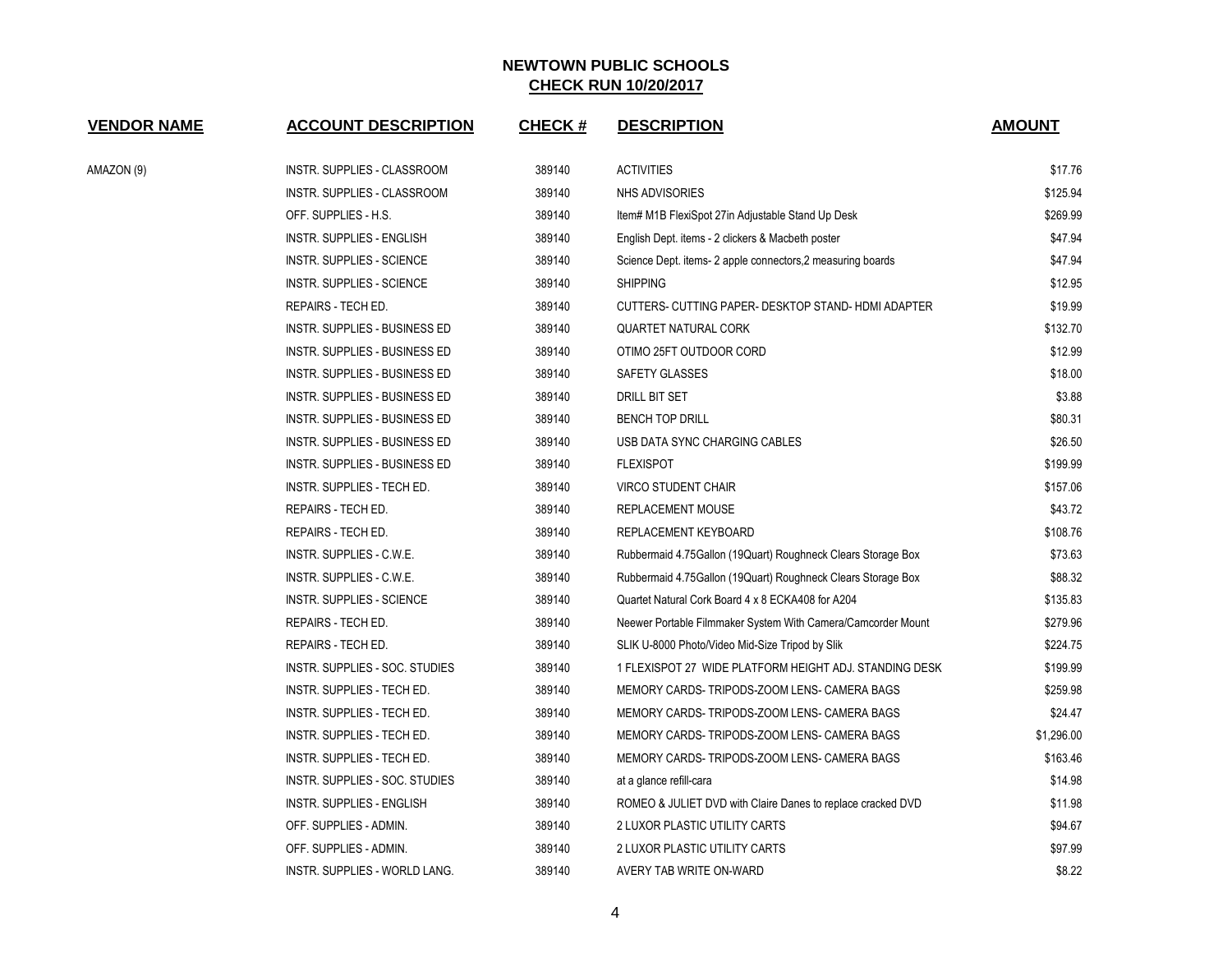| <b>VENDOR NAME</b> | <b>ACCOUNT DESCRIPTION</b>        | <b>CHECK#</b> | <b>DESCRIPTION</b>                                             | <b>AMOUNT</b> |
|--------------------|-----------------------------------|---------------|----------------------------------------------------------------|---------------|
| AMAZON (9)         | INSTR. SUPPLIES - SOC. STUDIES    | 389140        | LUMBAR SUPPORT-CF, STICKERS                                    | \$24.08       |
|                    | REPAIRS - TECH ED.                | 389140        | 4 Canon Digital Rebel XTi 10.1MP Digital SLRS                  | \$119.00      |
|                    | REPAIRS - TECH ED.                | 389140        | 4 Canon Digital Rebel XTi 10.1MP Digital SLRS                  | \$116.48      |
|                    | REPAIRS - TECH ED.                | 389140        | 4 Canon Digital Rebel XTi 10.1MP Digital SLRS                  | \$129.78      |
|                    | REPAIRS - TECH ED.                | 389140        | 4 Canon Digital Rebel XTi 10.1MP Digital SLRS                  | \$146.44      |
|                    | INSTR. SUPPLIES - TECH ED.        | 389140        | CAMERAS LENSES AN BAGS                                         | \$29.95       |
|                    | INSTR. SUPPLIES - TECH ED.        | 389140        | CAMERAS LENSES AN BAGS                                         | \$29.95       |
|                    | INSTR. SUPPLIES - TECH ED.        | 389140        | CAMERAS LENSES AN BAGS                                         | \$165.90      |
|                    | INSTR. SUPPLIES - ENGLISH         | 389140        | Coral Island                                                   | \$11.00       |
|                    | <b>INSTR. SUPPLIES - MUSIC</b>    | 389140        | GUITARRE- JAZZ - SONNY CASSETTE                                | (\$38.05)     |
|                    | <b>INSTR. SUPPLIES - MUSIC</b>    | 389140        | GUITARRE- JAZZ - SONNY CASSETTE                                | \$292.92      |
|                    | <b>INSTR. SUPPLIES - MUSIC</b>    | 389140        | GUITARRE- JAZZ - SONNY CASSETTE                                | \$38.05       |
|                    | INSTR. SUPPLIES - MUSIC           | 389140        | GUITARRE- JAZZ - SONNY CASSETTE                                | \$49.49       |
|                    | INSTR. SUPPLIES - GUIDANCE        | 389140        | FISKE GUIDE TO COLLEGE                                         | \$16.99       |
|                    | INSTR. SUPPLIES - GUIDANCE        | 389140        | <b>BOOK OF MAJORS 2018</b>                                     | \$61.17       |
|                    | INSTR. SUPPLIES - GUIDANCE        | 389140        | THE BEST 382 COLLEGES                                          | \$33.98       |
|                    | <b>INSTR. SUPPLIES - GUIDANCE</b> | 389140        | PROFILES OF AMERICAN COLLEGES                                  | \$20.39       |
|                    | INSTR. SUPPLIES - T.A.P./FLEX     | 389140        | <b>FREECONOMICS</b>                                            | \$109.04      |
|                    | INSTR. SUPPLIES - TECH ED.        | 389140        | COMPUTERS PARTS-HDMI-CONVERTER-NOSE PLIERS-TAPE                | \$297.88      |
|                    | INSTR. SUPPLIES - TECH ED.        | 389140        | COMPUTERS PARTS-HDMI-CONVERTER- NOSE PLIERS-TAPE               | \$195.98      |
|                    | INSTR. SUPPLIES - TECH ED.        | 389140        | PADLOCKS- FOLDING TABLES                                       | \$118.45      |
|                    | INSTR. SUPPLIES - TECH ED.        | 389140        | Creative Workshop: 80 Challenges to Sharpen Your Design Skills | \$37.74       |
|                    | INSTR. SUPPLIES - TECH ED.        | 389140        | Creative Workshop: 80 Challenges to Sharpen Your Design Skills | \$73.26       |
|                    | INSTR. SUPPLIES - TECH ED.        | 389140        | T-SHIRTS-TRANSFER VINYL ROLL- SEE CART                         | \$72.58       |
|                    | INSTR. SUPPLIES - TECH ED.        | 389140        | T-SHIRTS-TRANSFER VINYL ROLL- SEE CART                         | \$1,105.64    |
|                    | INSTR. SUPPLIES - TECH ED.        | 389140        | T-SHIRTS-TRANSFER VINYL ROLL- SEE CART                         | \$174.00      |
|                    | INSTR. SUPPLIES - TECH ED.        | 389140        | T-SHIRTS-TRANSFER VINYL ROLL- SEE CART                         | \$25.76       |
|                    | INSTR. SUPPLIES - TECH ED.        | 389140        | T-SHIRTS-TRANSFER VINYL ROLL- SEE CART                         | \$119.77      |
|                    | INSTR. SUPPLIES - TECH ED.        | 389140        | T-SHIRTS-TRANSFER VINYL ROLL- SEE CART                         | \$15.23       |
|                    | INSTR. SUPPLIES - TECH ED.        | 389140        | T-SHIRTS-TRANSFER VINYL ROLL- SEE CART                         | \$14.99       |
|                    | INSTR. SUPPLIES - TECH ED.        | 389140        | T-SHIRTS-TRANSFER VINYL ROLL- SEE CART                         | \$25.25       |
|                    | INSTR. SUPPLIES - TECH ED.        | 389140        | T-SHIRTS-TRANSFER VINYL ROLL- SEE CART                         | \$51.81       |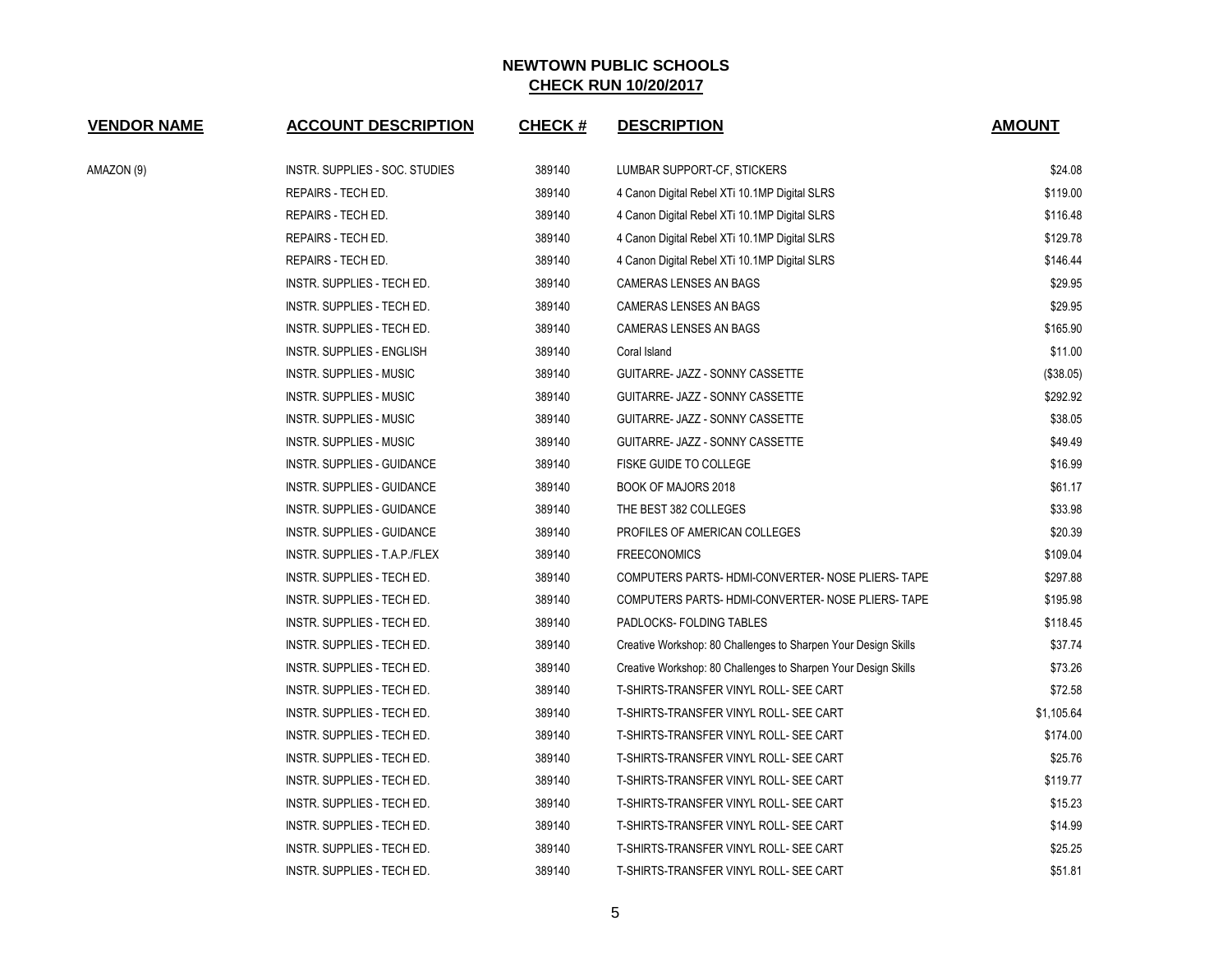| <b>VENDOR NAME</b>        | <b>ACCOUNT DESCRIPTION</b>       | <b>CHECK#</b> | <b>DESCRIPTION</b>                                  | <b>AMOUNT</b> |
|---------------------------|----------------------------------|---------------|-----------------------------------------------------|---------------|
| AMAZON (9)                | INSTR. SUPPLIES - TECH ED.       | 389140        | T-SHIRTS-TRANSFER VINYL ROLL- SEE CART              | \$12.83       |
|                           | INSTR. SUPPLIES - TECH ED.       | 389140        | T-SHIRTS-TRANSFER VINYL ROLL- SEE CART              | \$19.95       |
|                           | INSTR. SUPPLIES - TECH ED.       | 389140        | T-SHIRTS-TRANSFER VINYL ROLL- SEE CART              | \$30.77       |
|                           | INSTR. SUPPLIES - TECH ED.       | 389140        | T-SHIRTS-TRANSFER VINYL ROLL- SEE CART              | \$23.17       |
|                           | INSTR. SUPPLIES - TECH ED.       | 389140        | T-SHIRTS-TRANSFER VINYL ROLL- SEE CART              | \$37.85       |
|                           | INSTR. SUPPLIES - TECH ED.       | 389140        | T-SHIRTS-TRANSFER VINYL ROLL- SEE CART              | \$121.18      |
|                           | INSTR. SUPPLIES - TECH ED.       | 389140        | T-SHIRTS-TRANSFER VINYL ROLL- SEE CART              | \$19.54       |
|                           | INSTR. SUPPLIES - TECH ED.       | 389140        | T-SHIRTS-TRANSFER VINYL ROLL- SEE CART              | \$238.33      |
|                           | INSTR. SUPPLIES - T.A.P./FLEX    | 389140        | <b>TASK CHAIR</b>                                   | \$138.84      |
|                           | INSTR. SUPPLIES - TECH ED.       | 389140        | REPLACEMENT SPRINGS- GLOVES GARDENING POTS          | \$96.08       |
|                           | INSTR. SUPPLIES - TECH ED.       | 389140        | REPLACEMENT SPRINGS- GLOVES GARDENING POTS          | \$24.84       |
|                           | INSTR. SUPPLIES - TECH ED.       | 389140        | REPLACEMENT SPRINGS- GLOVES GARDENING POTS          | \$68.95       |
|                           | INSTR. SUPPLIES - TECH ED.       | 389140        | REPLACEMENT SPRINGS- GLOVES GARDENING POTS          | \$7.70        |
|                           | INSTR. SUPPLIES - TECH ED.       | 389140        | REPLACEMENT SPRINGS- GLOVES GARDENING POTS          | \$38.94       |
|                           | INSTR. SUPPLIES - WORLD LANG.    | 389140        | APPLE MD825AM/A LIGHTNING TO VGA ADAPTER FOR IPHONE | \$40.21       |
|                           | <b>INSTR. SUPPLIES - SCIENCE</b> | 389140        | Calculator TI 503SV/FBL/2L1                         | \$150.96      |
|                           | INSTR. SUPPLIES - TECH ED.       | 389140        | Apple USB Super drive (MD564LL/A)                   | \$278.78      |
|                           | OFF. SUPPLIES - ADMIN.           | 389140        | FLEXISPOT 27- TASK CHAIR- STAPLER                   | \$199.99      |
|                           | OFF. SUPPLIES - ADMIN.           | 389140        | FLEXISPOT 27- TASK CHAIR- STAPLER                   | \$138.86      |
|                           | OFF. SUPPLIES - ADMIN.           | 389140        | FLEXISPOT 27- TASK CHAIR-STAPLER                    | \$11.99       |
|                           | <b>TEXTBOOKS - SCIENCE</b>       | 389140        | ENVIR SCI for AP                                    | \$237.82      |
|                           | <b>TEXTBOOKS - SCIENCE</b>       | 389140        | <b>ANATOMY TEXT</b>                                 | \$73.84       |
|                           |                                  | 389140 Total  |                                                     | \$10,459.94   |
| AMERICAN RED CROSS        | STAFF TRAIN. - HEALTH ADMIN.     | 389141        | CPR/FIRST AID TRAINING 2017/18                      | \$27.00       |
|                           |                                  | 389141 Total  |                                                     | \$27.00       |
| AMERICAN SCHOOL COUNSELOR | MEMBERSHIPS - GUIDANCE           | 389142        | Membership renewal                                  | \$129.00      |
|                           |                                  | 389142 Total  |                                                     | \$129.00      |
| AQUARION WATER COMPANY OF | WATER - H.S.                     | 389143        | <b>WATER 200327318 FIRE LINE</b>                    | \$511.65      |
|                           | WATER - H.S.                     | 389143        | WATER 200328345 665, TOU GAL IRR                    | \$4,095.91    |
|                           |                                  | 389143 Total  |                                                     | \$4,607.56    |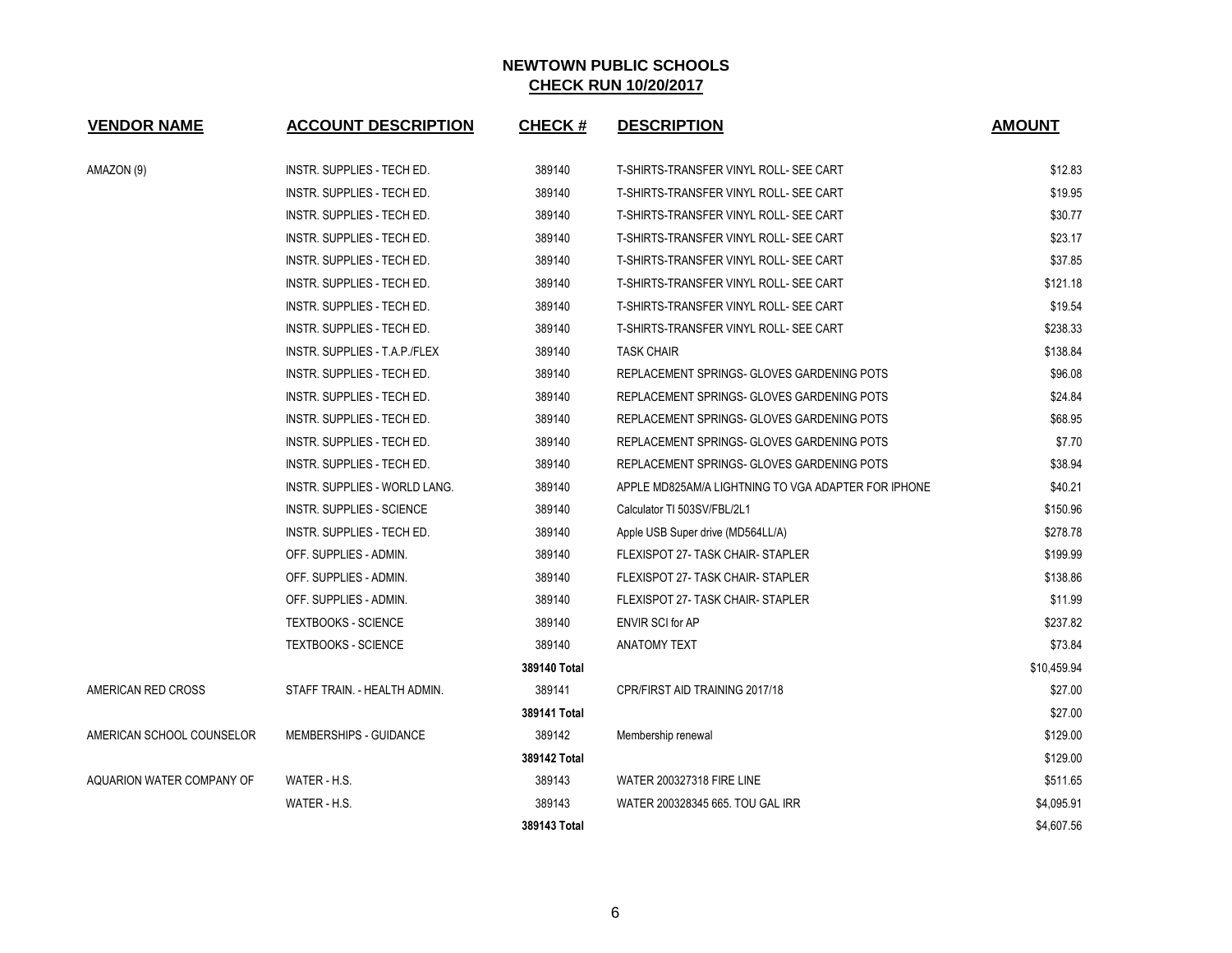| <b>VENDOR NAME</b>           | <b>ACCOUNT DESCRIPTION</b>          | <b>CHECK#</b> | <b>DESCRIPTION</b>                                        | <b>AMOUNT</b> |
|------------------------------|-------------------------------------|---------------|-----------------------------------------------------------|---------------|
| ARDINO, ERIN                 | OFF. SUPPLIES - ADMIN.              | 389144        | SPED LT Interview Lunch 10/4/17                           | \$45.90       |
|                              | OFF. SUPPLIES - ADMIN.              | 389144        | Meeting Supplies 10/4/17                                  | \$33.95       |
|                              |                                     | 389144 Total  |                                                           | \$79.85       |
| ARROW LINE PAINTING LLC      | <b>B&amp;G CONTRACTED SERV.</b>     | 389145        | PLAYGROUND PAVEMENT MARKINGS (HAWL/HOM/MG/RIS)            | \$1,575.00    |
|                              |                                     | 389145 Total  |                                                           | \$1,575.00    |
| ARTISTIC DESIGNS LLC         | <b>B&amp;G CONTRACTED SERV.</b>     | 389146        | PLAYGROUND MULCH INSTALL - ALL SCHOOLS 2017-2018          | \$25,000.00   |
|                              | B. & G. REPAIRS - H.S.              | 389146        | REPAIR PARKING LOT DAMAGE FROM CAR FIRE                   | \$2,500.00    |
|                              | B. & G. IMPROVE - M.S.              | 389146        | INSTALL CURBING / REPLACE PAVING C WING - NMS             | \$49,000.00   |
|                              |                                     | 389146 Total  |                                                           | \$76,500.00   |
| <b>BAGEL DELIGHT</b>         | OTHER SUPPLIES - STAFF DEVELOP.     | 389147        | Eval training meetings 2 days                             | \$89.95       |
|                              | OTHER SUPPLIES - STAFF DEVELOP.     | 389147        | Eval training meetings 2 days                             | \$149.90      |
|                              |                                     | 389147 Total  |                                                           | \$239.85      |
| <b>BEE PUBLISHING C</b>      | CONTRACTED SERV. - LIBRARY          | 389148        | RIS LMC Subscription to the Newtown Bee 10/13/17-10/13/18 | \$45.00       |
|                              |                                     | 389148 Total  |                                                           | \$45.00       |
| BRADBURY, GINA P.T.          | STAFF TRAVEL - PUPIL SERV.          | 389149        | TRAVEL SEPT 2017                                          | \$30.60       |
|                              |                                     | 389149 Total  |                                                           | \$30.60       |
| <b>BUCCI, MARLENE</b>        | STAFF TRAVEL - PUPIL SERV.          | 389150        | TRAVEL CPI INSTRUCTOR 10/10-10/11/17                      | \$132.19      |
|                              |                                     | 389150 Total  |                                                           | \$132.19      |
| CANFIELD, CHRISTIAN          | STAFF TRAVEL - STAFF DEVELOP.       | 389151        | <b>NSTA CONF TRAVEL</b>                                   | \$76.53       |
|                              | OTHER SUPPLIES - STAFF DEVELOP.     | 389151        | <b>NSTA CONF FOOD</b>                                     | \$41.68       |
|                              |                                     | 389151 Total  |                                                           | \$118.21      |
| <b>CAS TREASURER</b>         | OFF. SUPPLIES - ADMIN.              | 389152        | CAS PRINCIPAL OF THE YEAR DINNER                          | \$156.00      |
|                              |                                     | 389152 Total  |                                                           | \$156.00      |
| <b>CHARTER COMMUNICATION</b> | CONTRACTED SERV. - TECH ED.         | 389153        | CABLE TV SUBSCRIPTION                                     | \$7.37        |
|                              |                                     | 389153 Total  |                                                           | \$7.37        |
| CMRS-POC (HIGH SCHOOL)       | POSTAGE - ADMIN.                    | 389154        | <b>POSTAGE</b>                                            | \$5,500.00    |
|                              | POSTAGE - GUIDANCE                  | 389154        | <b>POSTAGE</b>                                            | \$3,000.00    |
|                              |                                     | 389154 Total  |                                                           | \$8,500.00    |
| COHEN AND WOLF, P.C.         | PROF. SERV. - SUPER.                | 389155        | PROF SERV 09/15/2017                                      | \$32.00       |
|                              |                                     | 389155 Total  |                                                           | \$32.00       |
| CONN CUSTOM AQUATICS LLC     | <b>B&amp;G SUPPLIES - CUSTODIAL</b> | 389156        | CHLORINE - NHS POOL                                       | \$1,732.50    |
|                              |                                     | 389156 Total  |                                                           | \$1,732.50    |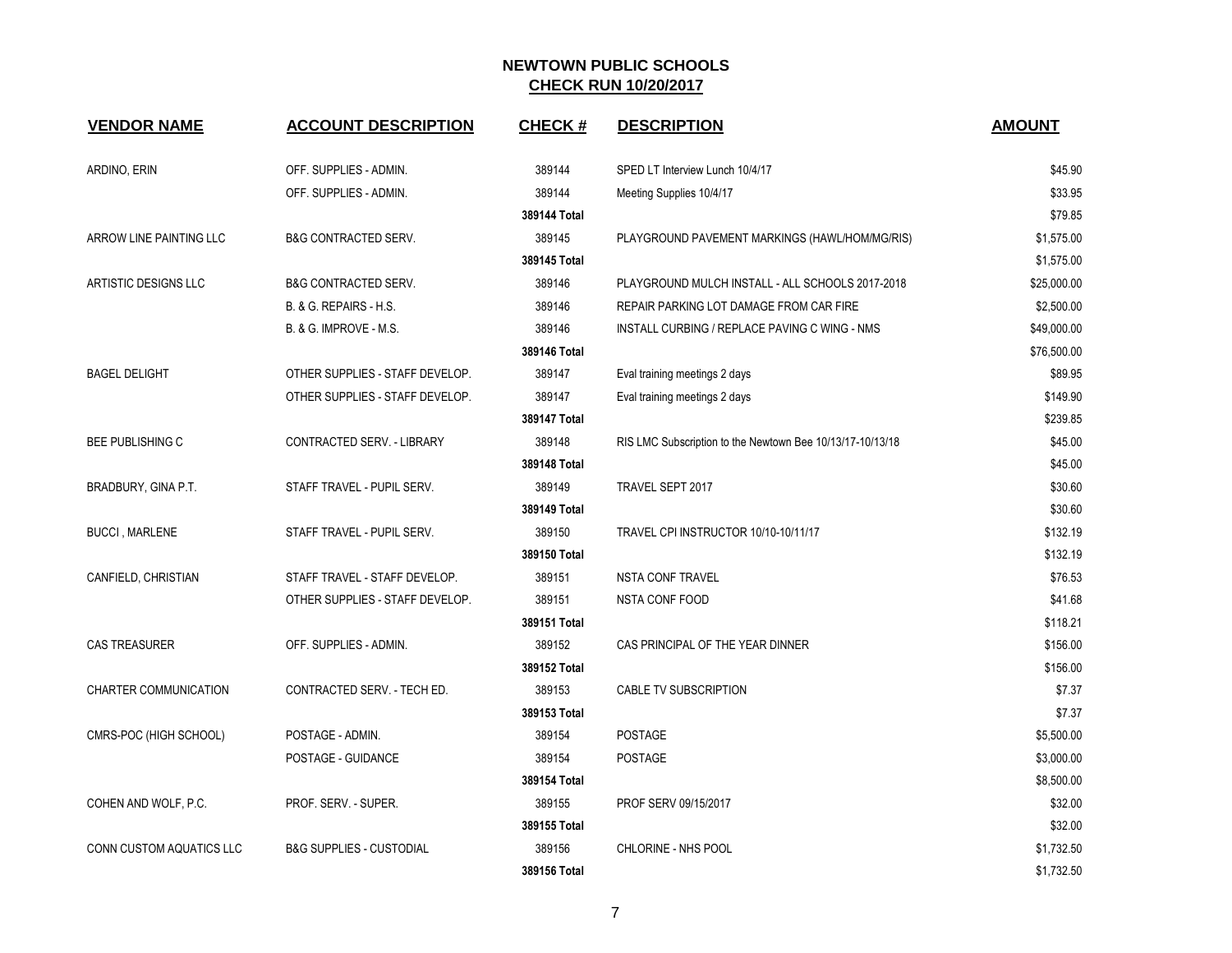| <b>VENDOR NAME</b>          | <b>ACCOUNT DESCRIPTION</b>       | <b>CHECK#</b> | <b>DESCRIPTION</b>                                            | <b>AMOUNT</b> |
|-----------------------------|----------------------------------|---------------|---------------------------------------------------------------|---------------|
|                             |                                  |               |                                                               |               |
| CONNEC-TO-TALK              | PROF. SERV. - PSYCH/MED. EVAL.   | 389157        | BCBA CONSULT 10/02-10/05/17                                   | \$892.50      |
|                             | PROF. SERV. - PSYCH/MED. EVAL.   | 389157        | ABA SERVICE 10/02-10/06/17                                    | \$1,210.00    |
|                             | PROF. SERV. - PSYCH/MED. EVAL.   | 389157        | BCBA CONSULT 10/09/17-10/12/17                                | \$1,105.00    |
|                             | PROF. SERV. - PSYCH/MED. EVAL.   | 389157        | ABA SERV 10/09/17 - 10/13/17                                  | \$1,400.00    |
|                             |                                  | 389157 Total  |                                                               | \$4,607.50    |
| DEJULIO, TIMOTHY            | STAFF TRAVEL - CLASSROOM         | 389158        | AIRFARE TO INDIA                                              | \$990.00      |
|                             |                                  | 389158 Total  |                                                               | \$990.00      |
| DEMCO INC.                  | <b>INSTR. SUPPLIES - ENGLISH</b> | 389159        | P12211000 superfold book jacket                               | \$50.16       |
|                             | <b>SUPPLIES - LIBRARY</b>        | 389159        | Glossy laminator film roll. Item # WP13586920.                | \$381.27      |
|                             | <b>SUPPLIES - LIBRARY</b>        | 389159        | Superfold 10 inch jackets. Item # WS12211000.                 | \$33.44       |
|                             | <b>SUPPLIES - LIBRARY</b>        | 389159        | 10 inch vinyl matte laminate. Item # WP13708860. No shipping. | \$30.55       |
|                             |                                  | 389159 Total  |                                                               | \$495.42      |
| DESISTO, CLAIRE             | STAFF TRAIN. - STAFF DEVELOP.    | 389160        | <b>NGSS WORKSHOP</b>                                          | \$50.00       |
|                             |                                  | 389160 Total  |                                                               | \$50.00       |
| DEVINE, PAUL                | STAFF TRAVEL - B & G ADMIN.      | 389161        | TRAVEL SEPT 2017                                              | \$110.64      |
|                             |                                  | 389161 Total  |                                                               | \$110.64      |
| DINHO, MARISSA              | STAFF TRAIN. - STAFF DEVELOP.    | 389162        | <b>NGSS TRAINING</b>                                          | \$25.00       |
|                             |                                  | 389162 Total  |                                                               | \$25.00       |
| EAGLE HILL SOUTHPORT SCHOOL | TUITION - OUT-OF-DISTRICT        | 389163        | TUITION - OUT-OF-DISTRICT                                     | \$23,950.00   |
|                             |                                  | 389163 Total  |                                                               | \$23,950.00   |
| EAST RIVER ENERGY INC.      | FUEL OIL - HOM.                  | 389164        | OIL 4681.1 GAL                                                | \$8,831.56    |
|                             | FUEL OIL - RIS.                  | 389164        | OIL 7198.0 GAL                                                | \$13,580.06   |
|                             | FUEL OIL - H.S.                  | 389164        | OIL 7200.0 GAL                                                | \$13,583.82   |
|                             | FUEL OIL - H.S.                  | 389164        | OIL 840.0 GAL                                                 | \$1,584.78    |
|                             |                                  | 389164 Total  |                                                               | \$37,580.22   |
| <b>EDADVANCE</b>            | STAFF TRAIN. - STAFF DEVELOP.    | 389165        | <b>TEAM Initail Support Training</b>                          | \$300.00      |
|                             |                                  | 389165 Total  |                                                               | \$300.00      |
| <b>EDTECHTEACHER</b>        | STAFF TRAIN. - COMPUTER ED.      | 389166        | Conference registration PLEASE PAY PER ATTACHED               | \$446.25      |
|                             |                                  | 389166 Total  |                                                               | \$446.25      |
| EKMAN, ERIK                 | <b>INSTR. SUPPLIES - SCIENCE</b> | 389167        | OFFICE TEAKETTLE                                              | \$14.95       |
|                             |                                  | 389167 Total  |                                                               | \$14.95       |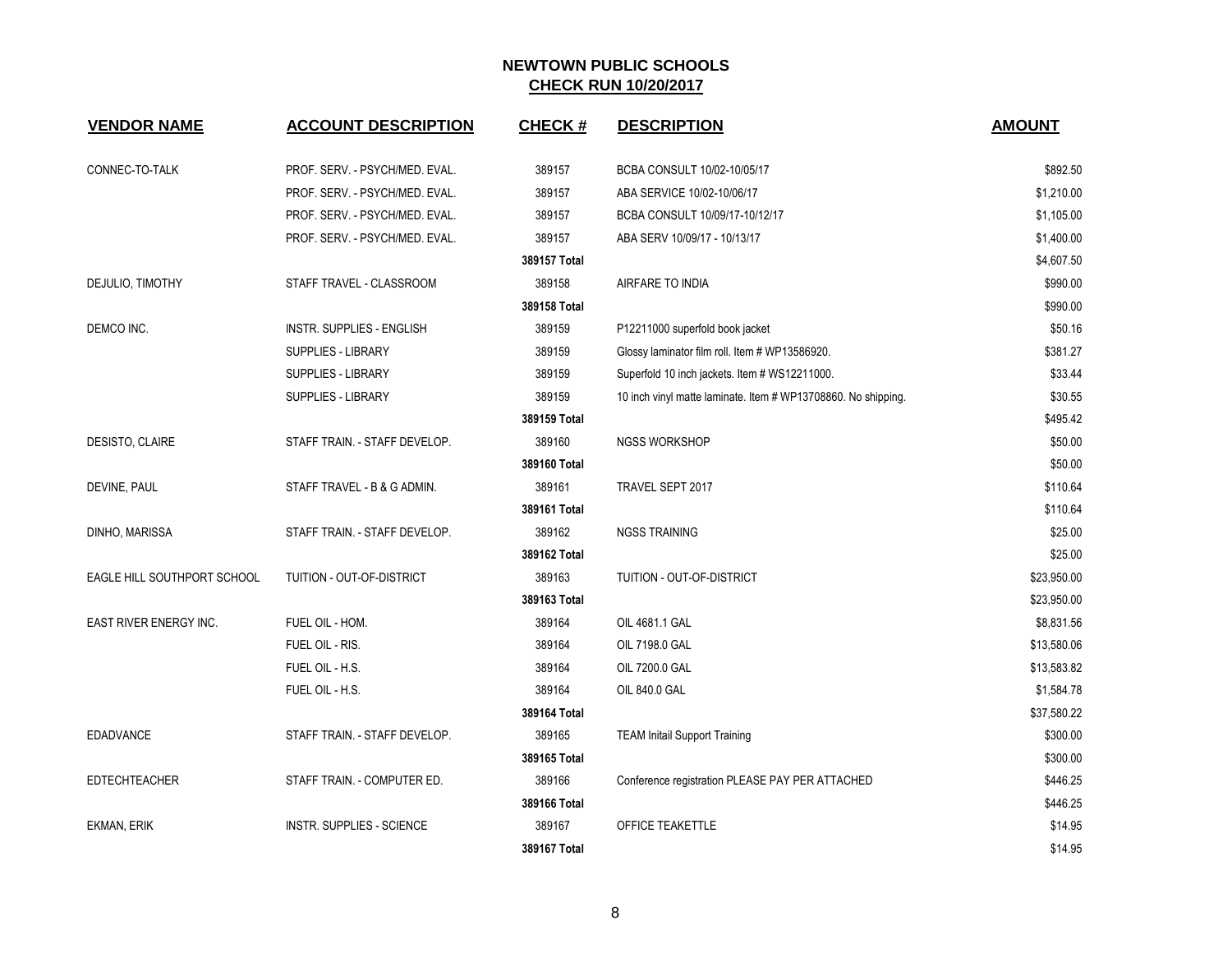| <b>VENDOR NAME</b>              | <b>ACCOUNT DESCRIPTION</b>      | <b>CHECK#</b> | <b>DESCRIPTION</b>               | <b>AMOUNT</b> |
|---------------------------------|---------------------------------|---------------|----------------------------------|---------------|
| EVERSOURCE (ELEC-BOE)           | ELECTRICITY - M.S.              | 389168        | ELEC 51658443072 45,028. KWH     | \$6,958.54    |
|                                 |                                 | 389168 Total  |                                  | \$6,958.54    |
| FEDA, KRISTINE M.               | ACCOMMODATIONS - STAFF DEVELOP. | 389169        | <b>NGSS CONF HOTEL</b>           | \$1,281.60    |
|                                 | OTHER SUPPLIES - STAFF DEVELOP. | 389169        | <b>NGSS CONF FOOD</b>            | \$77.49       |
|                                 |                                 | 389169 Total  |                                  | \$1,359.09    |
| <b>FOLLETT SCHOOL SOLUTIONS</b> | <b>TEXTBOOKS - ENGLISH</b>      | 389170        | SEE ATTACHED LIST                | \$595.96      |
|                                 |                                 | 389170 Total  |                                  | \$595.96      |
| FONOVIC, JESSICA                | STAFF TRAVEL - STAFF DEVELOP.   | 389171        | <b>NSTA CONF TOLLS</b>           | \$60.11       |
|                                 | ACCOMMODATIONS - STAFF DEVELOP. | 389171        | NSTA CONF HOTEL & PARKING        | \$690.00      |
|                                 | OTHER SUPPLIES - STAFF DEVELOP. | 389171        | NSTA CONF FOOD                   | \$142.94      |
|                                 |                                 | 389171 Total  |                                  | \$893.05      |
| <b>FRONTIER</b>                 | <b>TELEPHONE &amp; CABLE</b>    | 389172        | TELEPHONE SERV 2017/18           | \$894.64      |
|                                 |                                 | 389172 Total  |                                  | \$894.64      |
| <b>FRONTIER</b>                 | <b>TELEPHONE &amp; CABLE</b>    | 389173        | TELEPHONE SERV 2017/18           | \$729.82      |
|                                 |                                 | 389173 Total  |                                  | \$729.82      |
| <b>FRONTIER</b>                 | <b>TELEPHONE &amp; CABLE</b>    | 389174        | TELEPHONE SERV 2017/18           | \$2,410.58    |
|                                 |                                 | 389174 Total  |                                  | \$2,410.58    |
| <b>FRONTIER</b>                 | <b>TELEPHONE &amp; CABLE</b>    | 389175        | TELEPHONE SERV 2017/18           | \$65.34       |
|                                 |                                 | 389175 Total  |                                  | \$65.34       |
| <b>GENGRAS CENTER SCHOOL</b>    | TUITION - OUT-OF-DISTRICT       | 389176        | TUITION - OUT-OF-DISTRICT        | \$5,965.00    |
|                                 | TUITION - OUT-OF-DISTRICT       | 389176        | TUITION - OUT-OF-DISTRICT        | \$3,445.00    |
|                                 |                                 | 389176 Total  |                                  | \$9,410.00    |
| <b>GLOBAL MECHANICAL LLC</b>    | <b>EMERGENCY REPAIRS - S.H.</b> | 389177        | CHILLER REPAIR B132 - SANDY HOOK | \$1,240.00    |
|                                 |                                 | 389177 Total  |                                  | \$1,240.00    |
| GOLDIE AND LIBRO MUSIC CE       | <b>REPAIRS - MUSIC</b>          | 389178        | <b>INSTRUMENT REPAIRS</b>        | \$130.00      |
|                                 |                                 | 389178 Total  |                                  | \$130.00      |
| <b>HARRISON, TRENT</b>          | INSTR. SUPPLIES - SCIENCE       | 389179        | <b>CLAMS &amp; DISSECTION</b>    | \$35.02       |
|                                 |                                 | 389179 Total  |                                  | \$35.02       |
| <b>HEINEMANN</b>                | TEXTBOOKS - CURR. DEVELOP.      | 389180        | <b>FREIGHT ADJUSTMENT</b>        | \$296.16      |
|                                 |                                 | 389180 Total  |                                  | \$296.16      |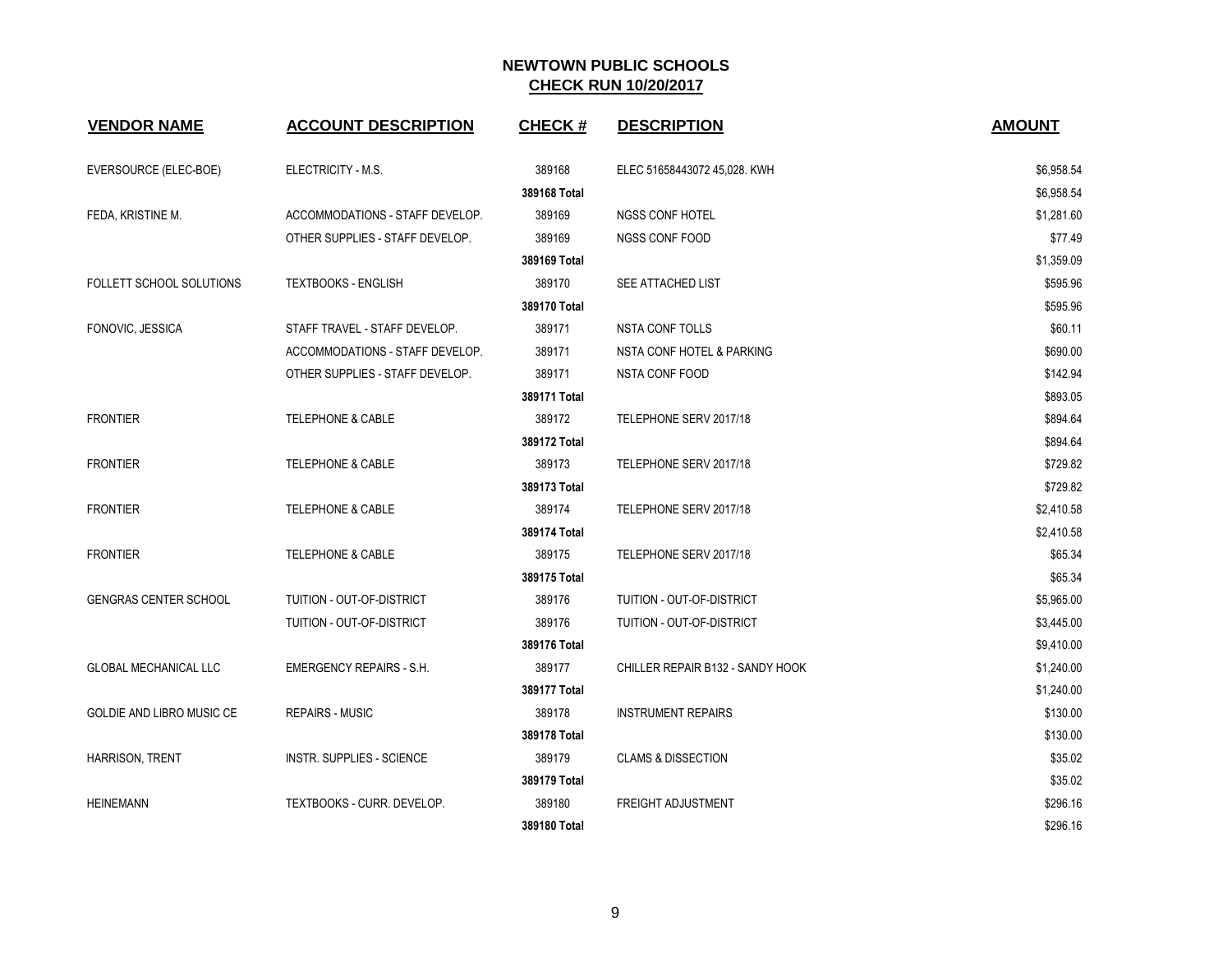| <b>VENDOR NAME</b>              | <b>ACCOUNT DESCRIPTION</b>           | <b>CHECK#</b> | <b>DESCRIPTION</b>                                                    | <b>AMOUNT</b> |
|---------------------------------|--------------------------------------|---------------|-----------------------------------------------------------------------|---------------|
| HIGH NOON BOOKS ACADEMIC        | INSTR. SUPPLIES - SP/HEAR.           | 389181        | DDD-2330 TEST OF NARRATIVE LANGUAGE                                   | \$118.00      |
|                                 | INSTR. SUPPLIES - SP/HEAR.           | 389181        | <b>SHIPPING</b>                                                       | \$92.20       |
|                                 |                                      | 389181 Total  |                                                                       | \$210.20      |
| HOMETOWN TOOL LLC               | <b>B&amp;G SUPPLIES - MAINT.</b>     | 389182        | SANDER, SANDPAPER, BIT SET, KNIFE BLADES, SCREWDRIVER SET             | \$382.78      |
|                                 | <b>B&amp;G SUPPLIES - MAINT.</b>     | 389182        | LITHIUM ION BATTERIES - MAINT SUPPLIES                                | \$118.00      |
|                                 |                                      | 389182 Total  |                                                                       | \$500.78      |
| <b>HOUGHTON MIFFLIN COM</b>     | INSTR. SUPPLIES - SP. ED. PREK-8     | 389183        | WODDCOCK JOHNSON 1V TEST RECORD AND RESPONSE                          | \$345.40      |
|                                 | INSTR. SUPPLIES - SP. ED. PREK-8     | 389183        | <b>SHIPPING</b>                                                       | \$69.08       |
|                                 | INSTR. SUPPLIES - SP. ED. H.S.       | 389183        | WOODCOCK JOHNSON 1V TEST RECORD AND RESPONSE                          | \$345.40      |
|                                 |                                      | 389183 Total  |                                                                       | \$759.88      |
| <b>HOUGHTON MIFFLIN COMPANY</b> | <b>INSTR. SUPPLIES - WORLD LANG.</b> | 389184        | On line subscription renewal                                          | \$176.70      |
|                                 |                                      | 389184 Total  |                                                                       | \$176.70      |
| INSTITUTE OF PROFESSIONAL       | PROF. SERV. - PSYCH/MED. EVAL.       | 389185        | PROF. SERV. - PSYCH/MED. EVAL.                                        | \$831.25      |
|                                 |                                      | 389185 Total  |                                                                       | \$831.25      |
| <b>LEAHY'S FUELS INC.</b>       | PROPANE & NATURAL GAS - M.G.         | 389186        | PROPANE 95.9 UNITS                                                    | \$171.66      |
|                                 |                                      | 389186 Total  |                                                                       | \$171.66      |
| LEINWEAVER, MARK                | CONTRACTED SERV. - SPORTS            | 389187        | Perfect Placement College Athletics Presentation                      | \$500.00      |
|                                 |                                      | 389187 Total  |                                                                       | \$500.00      |
| MAC GILL WILLIAM & C            | MEDICAL SUPPLIES - ELEM.             | 389188        | Item #97230 Latex-Free Washcloth 500/case                             | \$35.15       |
|                                 | MEDICAL SUPPLIES - ELEM.             | 389188        | Item# 1209 Ibuprofen 200mg 100/bottle                                 | \$3.59        |
|                                 | MEDICAL SUPPLIES - H.S.              | 389188        | Item# 97230 Latex-Free Washcloth 500/case                             | \$70.30       |
|                                 |                                      | 389188 Total  |                                                                       | \$109.04      |
| MAKEMUSIC INC.                  | <b>INSTR. SUPPLIES - MUSIC</b>       | 389189        | Subscription renewal for 3 teachers(SmartMusic Educator Subscription) | \$420.00      |
|                                 | INSTR. SUPPLIES - MUSIC              | 389189        | School Smart Music practice room subscription. See attached           | \$396.00      |
|                                 |                                      | 389189 Total  |                                                                       | \$816.00      |
| MALGRANDE, CONNIE               | STAFF TRAIN. - PUPIL SERV.           | 389190        | STAFF TRAIN. - PUPIL SERV.                                            | \$27.20       |
|                                 | STAFF TRAIN. - PUPIL SERV.           | 389190        | STAFF TRAIN. - PUPIL SERV.                                            | \$27.20       |
|                                 | STAFF TRAIN. - PUPIL SERV.           | 389190        | STAFF TRAIN. - PUPIL SERV.                                            | \$27.20       |
|                                 | STAFF TRAIN. - PUPIL SERV.           | 389190        | STAFF TRAIN. - PUPIL SERV.                                            | \$27.20       |
|                                 | STAFF TRAIN. - PUPIL SERV.           | 389190        | STAFF TRAIN. - PUPIL SERV.                                            | \$27.20       |
|                                 |                                      | 389190 Total  |                                                                       | \$136.00      |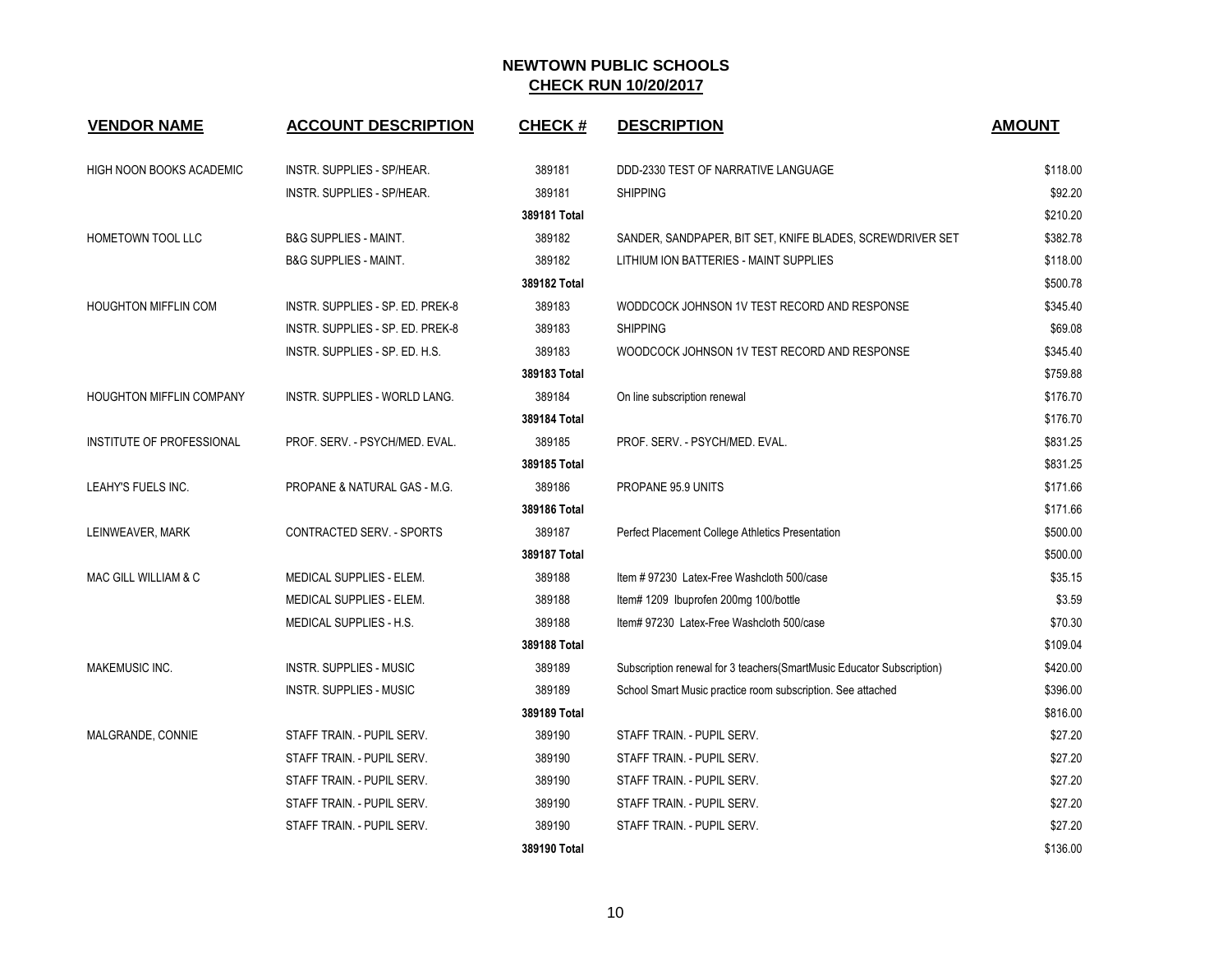| <b>VENDOR NAME</b>   | <b>ACCOUNT DESCRIPTION</b>        | <b>CHECK#</b> | <b>DESCRIPTION</b>                                 | <b>AMOUNT</b> |
|----------------------|-----------------------------------|---------------|----------------------------------------------------|---------------|
| MASON W.B. INC.      | OFF. SUPPLIES - BUS. SERV.        | 389191        | WATER 2017/18                                      | \$24.95       |
|                      | OFF. SUPPLIES - BUS. SERV.        | 389191        | <b>WATER 2017/18</b>                               | \$29.94       |
|                      | INSTR. SUPPLIES - SOC. STUDIES    | 389191        | See attached list Social Studies                   | \$89.50       |
|                      | INSTR. SUPPLIES - CLASSROOM       | 389191        | Colored Copier Paper, Office Supplies              | \$3.76        |
|                      | INSTR. SUPPLIES - CLASSROOM       | 389191        | Colored Copier Paper, Office Supplies              | \$11.28       |
|                      | INSTR. SUPPLIES - CLASSROOM       | 389191        | Colored Copier Paper, Office Supplies              | \$4.35        |
|                      | INSTR. SUPPLIES - CLASSROOM       | 389191        | Colored Copier Paper, Office Supplies              | \$342.85      |
|                      | INSTR. SUPPLIES - T.A.P./FLEX     | 389191        | INDEX CARDS- PUSH PINS- PENCILS SEE CART           | \$8.25        |
|                      | <b>SUPPLIES - LIBRARY</b>         | 389191        | 4pk casters item # is HON- HHABCASTER. No shipping | \$512.00      |
|                      | INSTR. SUPPLIES - CLASSROOM       | 389191        | Wall Mount Pencil Sharpeners - no shipping         | \$54.33       |
|                      | INSTR. SUPPLIES - SP. ED. H.S.    | 389191        | nhs supplies                                       | \$9.90        |
|                      | INSTR. SUPPLIES - CLASSROOM       | 389191        | Sheet Protectors, Pencils - No shipping            | \$57.39       |
|                      | INSTR. SUPPLIES - CLASSROOM       | 389191        | Sheet Protectors, Pencils - No shipping            | \$18.80       |
|                      | INSTR. SUPPLIES - MUSIC           | 389191        | EXPO MARKERS- DURACELL BATTERIES- PENCILS          | \$14.13       |
|                      | INSTR. SUPPLIES - MUSIC           | 389191        | HP INK CARTRIDGE 125A PRINTER NOT S                | \$206.99      |
|                      | INSTR. SUPPLIES - SOC. STUDIES    | 389191        | <b>16 BOX VUE PKS G.MOUNTAIN</b>                   | \$64.95       |
|                      | <b>INSTR. SUPPLIES - MATH</b>     | 389191        | HOLE PUNCH, PLANNER-MATH, STAPLE CARTRIDGES        | \$67.42       |
|                      | <b>INSTR. SUPPLIES - MATH</b>     | 389191        | <b>6 STAPLERS - MATH</b>                           | \$52.74       |
|                      | INSTR. SUPPLIES - WORLD LANG.     | 389191        | SOUP BOWLS FOR ITALIAN DAY                         | \$11.83       |
|                      | INSTR. SUPPLIES - WORLD LANG.     | 389191        | TAPE - WL ABREGO CLASS PROJECT                     | \$23.10       |
|                      |                                   | 389191 Total  |                                                    | \$1,608.46    |
| MCCONNELL, SUSAN     | STAFF TRAVEL - CLASSROOM          | 389192        | NHS STAFF TRIP TO INDIA COST                       | \$3,727.98    |
|                      |                                   | 389192 Total  |                                                    | \$3,727.98    |
| MELIORA ACADEMY INC. | TUITION - OUT-OF-DISTRICT         | 389193        | TUITION - OUT-OF-DISTRICT                          | \$14,561.00   |
|                      |                                   | 389193 Total  |                                                    | \$14,561.00   |
| <b>MEMOLI, MATT</b>  | STAFF TRAVEL - SPORTS             | 389194        | TRAVEL 08/18-10/04/2017                            | \$192.81      |
|                      |                                   | 389194 Total  |                                                    | \$192.81      |
| <b>MITCHELL</b>      | <b>FUEL FOR VEHICLES - TRANS.</b> | 389195        | GAS 900.0                                          | \$981.00      |
|                      |                                   | 389195 Total  |                                                    | \$981.00      |
| <b>MPS</b>           | <b>TEXTBOOKS - ENGLISH</b>        | 389196        | 0374399972 NIGHT SALES QUOTE ATTACHED              | \$504.00      |
|                      | <b>TEXTBOOKS - ENGLISH</b>        | 389196        | <b>SHIPPING</b>                                    | \$10.33       |
|                      |                                   | 389196 Total  |                                                    | \$514.33      |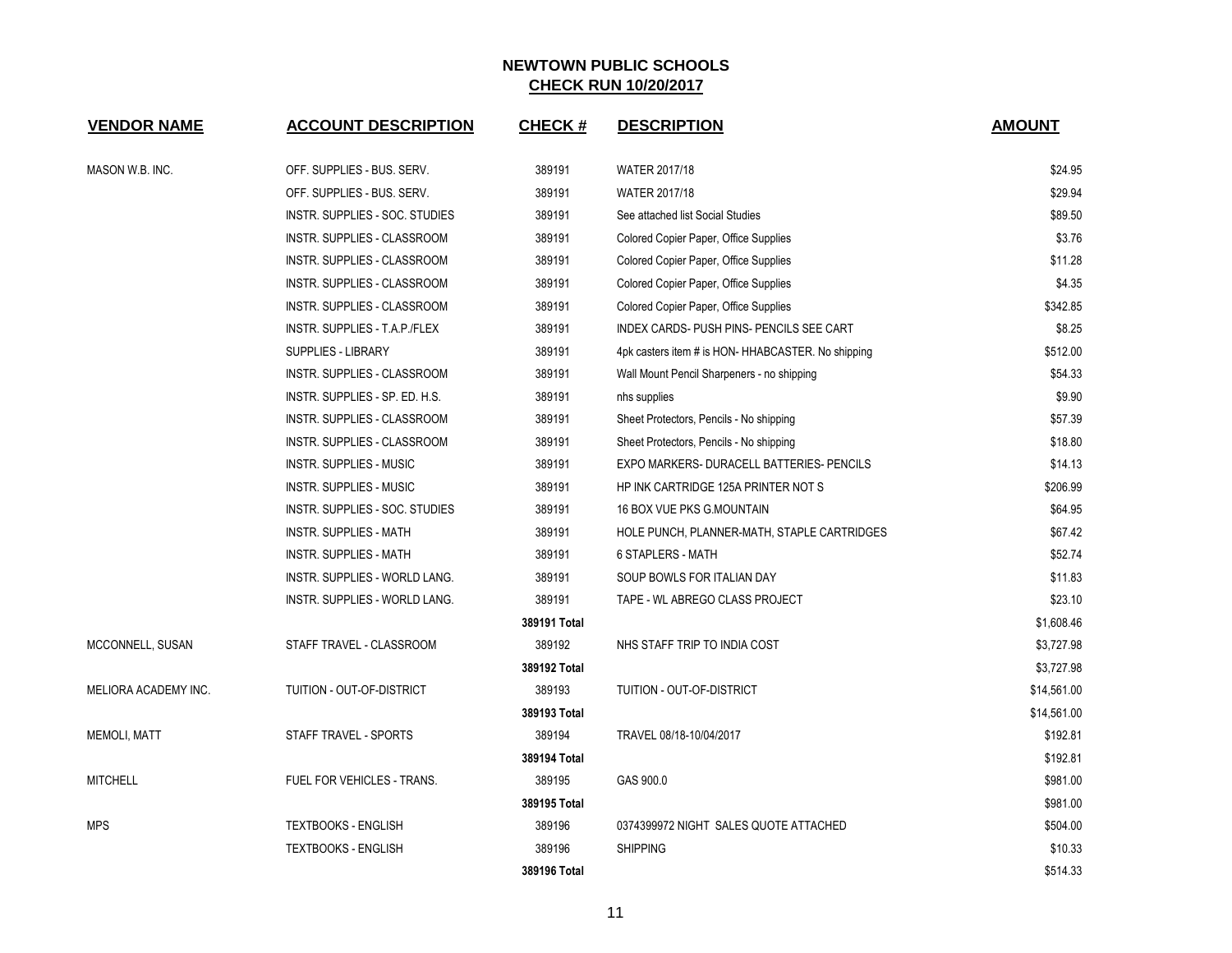| <b>VENDOR NAME</b>        | <b>ACCOUNT DESCRIPTION</b>       | <b>CHECK#</b> | <b>DESCRIPTION</b>                         | <b>AMOUNT</b> |
|---------------------------|----------------------------------|---------------|--------------------------------------------|---------------|
| <b>NASCO</b>              | <b>INSTR. SUPPLIES - SCIENCE</b> | 389197        | disposable Lung Mouth Tubes, Item SB15812M | \$53.00       |
|                           |                                  | 389197 Total  |                                            | \$53.00       |
| NATIONAL ASSOC. FOR MUSIC | MEMBERSHIPS - MUSIC              | 389198        | ANNUAL DUES                                | \$132.00      |
|                           |                                  | 389198 Total  |                                            | \$132.00      |
| NATIONAL GEOGRAPHIC EXPLO | INSTR. SUPPLIES - CLASSROOM      | 389199        | Young Explorer SCOUT Edition, Kindergarten | \$271.70      |
|                           | INSTR. SUPPLIES - CLASSROOM      | 389199        | Young Explorer VOYAGER Edition, Grade 1    | \$282.15      |
|                           | INSTR. SUPPLIES - CLASSROOM      | 389199        | Explorer PIONEER Edition, Grade 2          | \$339.63      |
|                           | INSTR. SUPPLIES - CLASSROOM      | 389199        | Explorer TRAILBLAZER Edition, Grade 3      | \$287.37      |
|                           | INSTR. SUPPLIES - CLASSROOM      | 389199        | Explorer PATHFINDER Edition, Grade 4       | \$313.50      |
|                           |                                  | 389199 Total  |                                            | \$1,494.35    |
| NEWTOWN FLORIST OF CT, LL | INSTR. SUPPLIES - SOC. STUDIES   | 389200        | <b>INVOICE 3350 - ARRANGEMENT</b>          | \$40.00       |
|                           |                                  | 389200 Total  |                                            | \$40.00       |
| NEWTOWN FOOD SERVICES     | MEDICAL SUPPLIES - H.S.          | 389201        | <b>CRACKERS FOR NURSES OFFICE</b>          | \$15.00       |
|                           | OFF. SUPPLIES - ADMIN.           | 389201        | For Professional Development refreshments  | \$75.00       |
|                           |                                  | 389201 Total  |                                            | \$90.00       |
| NEWTOWN HIGH SCHOOL CHORA | OFF /MEETING SUPPLIES - B.O.E.   | 389202        | FOR CHORAL TUXEDO COST                     | \$136.81      |
|                           |                                  | 389202 Total  |                                            | \$136.81      |
| ON-SITE SHREDDING         | CONTRACTED SERV. - BUS. SERV.    | 389203        | SHREDDING SERV 2017/18 C/O                 | \$40.00       |
|                           | CONTRACTED SERV. - CLASSRM       | 389203        | <b>Monthly Shredding Services</b>          | \$35.00       |
|                           |                                  | 389203 Total  |                                            | \$75.00       |
| PHONAK LLC                | EQUIPMENT - SP/HEAR.             | 389204        | EQUIPMENT - SP/HEAR.                       | \$1,671.74    |
|                           | EQUIPMENT - SP/HEAR.             | 389204        | EQUIPMENT - SP/HEAR.                       | \$42.50       |
|                           |                                  | 389204 Total  |                                            | \$1,714.24    |
| PIERCE, CHRISSIE          | OTHER SUPPLIES - STAFF DEVELOP.  | 389205        | NSTA CONF FOOD                             | \$65.48       |
|                           |                                  | 389205 Total  |                                            | \$65.48       |
| POND, DEBORAH             | INSTR. SUPPLIES - CLASSROOM      | 389206        | PRINCIPALS FUND                            | \$150.00      |
|                           |                                  | 389206 Total  |                                            | \$150.00      |
| PROJECT LEAD THE WAY      | <b>INSTR. SUPPLIES - SCIENCE</b> | 389207        | SEE ATTACHED LIST-CARLEY                   | \$20.00       |
|                           |                                  | 389207 Total  |                                            | \$20.00       |
| <b>RDPAGENCY</b>          | CONTRACTED SERV. - SP/HEAR.      | 389208        | SERV 05/19/2017                            | \$160.00      |
|                           |                                  | 389208 Total  |                                            | \$160.00      |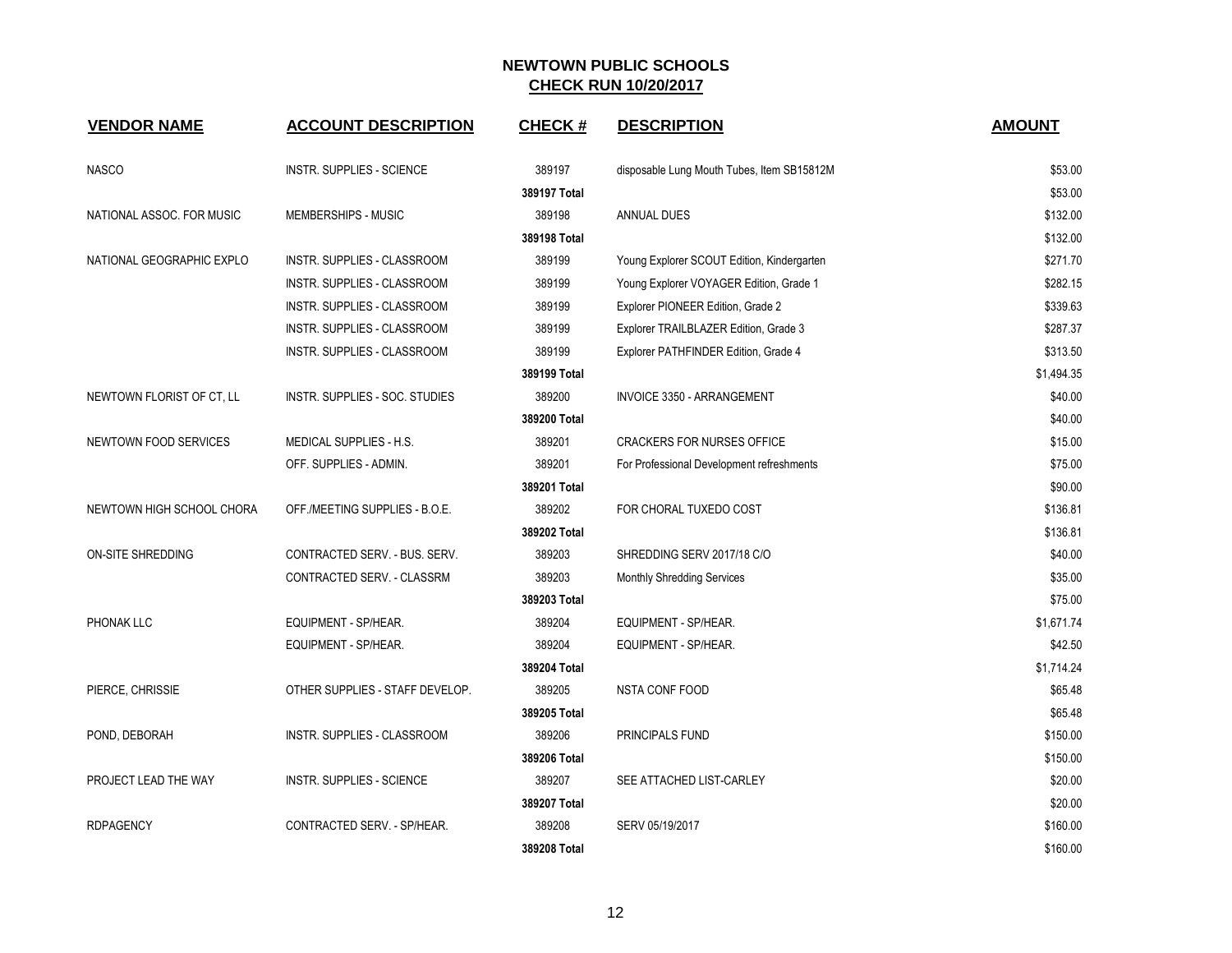| <b>VENDOR NAME</b>          | <b>ACCOUNT DESCRIPTION</b>       | <b>CHECK#</b> | <b>DESCRIPTION</b>                                                | <b>AMOUNT</b> |
|-----------------------------|----------------------------------|---------------|-------------------------------------------------------------------|---------------|
| <b>SCHOLASTIC INC.</b>      | INSTR. SUPPLIES - CLASSROOM      | 389209        | 1st, 2nd & 3rd Grade Magazines                                    | \$1.075.95    |
|                             | INSTR. SUPPLIES - CLASSROOM      | 389209        | Dyna Math                                                         | \$92.27       |
|                             | INSTR. SUPPLIES - CLASSROOM      | 389209        | Shipping                                                          | \$130.49      |
|                             | INSTR. SUPPLIES - CLASSROOM      | 389209        | Grade 4 Storyworks Magazine Subscription (6 issues per student)   | \$385.00      |
|                             | INSTR. SUPPLIES - CLASSROOM      | 389209        | Grade 3 Scholastic Magazine                                       | \$330.00      |
|                             | INSTR. SUPPLIES - CLASSROOM      | 389209        | Grade 2 Scholastic Magazine                                       | \$357.50      |
|                             | INSTR. SUPPLIES - CLASSROOM      | 389209        | Grade 1 Scholastic Magazine                                       | \$275.00      |
|                             | INSTR. SUPPLIES - CLASSROOM      | 389209        | Kindergarten Scholastic Magazine Let s Find Out PLUS Science Spin | \$324.50      |
|                             | INSTR. SUPPLIES - CLASSROOM      | 389209        | Shipping/Handling                                                 | \$167.20      |
|                             |                                  | 389209 Total  |                                                                   | \$3,137.91    |
| <b>SCHOLASTIC MAGAZINES</b> | INSTR. SUPPLIES - CLASSROOM      | 389210        | Grade 3 Scholastic Map Skills                                     | \$297.00      |
|                             | INSTR. SUPPLIES - CLASSROOM      | 389210        | Grade 1 Scholastic Map Skills                                     | \$247.50      |
|                             | INSTR. SUPPLIES - CLASSROOM      | 389210        | Shipping/Handling                                                 | \$49.01       |
|                             |                                  | 389210 Total  |                                                                   | \$593.51      |
| SCHOOL HEALTH CORPORATION   | OFF. SUPPLIES - ELEM.            | 389211        | See Attached List                                                 | \$272.42      |
|                             |                                  | 389211 Total  |                                                                   | \$272.42      |
| <b>SCHOOL SPECIALTY</b>     | INSTR. SUPPLIES - CLASSROOM      | 389212        | For classroom items needed throughout the year.                   | \$689.56      |
|                             |                                  | 389212 Total  |                                                                   | \$689.56      |
| STAPLES ADVANTAGE (2)       | INSTR. SUPPLIES - COMPUTER ED.   | 389213        | SAMSUNG LS32F351FUNXZA 32inch LED Monitor. FREE SHIPPING          | \$199.99      |
|                             |                                  | 389213 Total  |                                                                   | \$199.99      |
| STENTIFORD, TOD             | STAFF TRAVEL - STAFF DEVELOP.    | 389214        | <b>NSTA CONF TRAVEL</b>                                           | \$286.76      |
|                             | ACCOMMODATIONS - STAFF DEVELOP.  | 389214        | <b>NSTA CONF HOTEL</b>                                            | \$585.60      |
|                             | OTHER SUPPLIES - STAFF DEVELOP.  | 389214        | <b>NSTA CONF FOOD</b>                                             | \$90.90       |
|                             |                                  | 389214 Total  |                                                                   | \$963.26      |
| TECHNOLOGY INSTITUTE FOR    | MEMBERSHIPS - MUSIC              | 389215        | ANNUAL DUES                                                       | \$50.00       |
|                             |                                  | 389215 Total  |                                                                   | \$50.00       |
| TOM'S SERVICE LLC           | REPAIRS - CAFETERIA              | 389216        | <b>REPAIR C-OVEN</b>                                              | \$80.00       |
|                             |                                  | 389216 Total  |                                                                   | \$80.00       |
| <b>TORRCO</b>               | <b>B&amp;G SUPPLIES - MAINT.</b> | 389217        | BREAKER REPAIR KIT, COUPLINGS - PLUMBING SUPPLIES                 | \$355.33      |
|                             |                                  | 389217 Total  |                                                                   | \$355.33      |
| TREASURER - FINGERPRINT     | CONTRACTED SERV. - SUPER.        | 389218        | <b>FINGERPRINTS</b>                                               | \$288.00      |
|                             |                                  | 389218 Total  |                                                                   | \$288.00      |